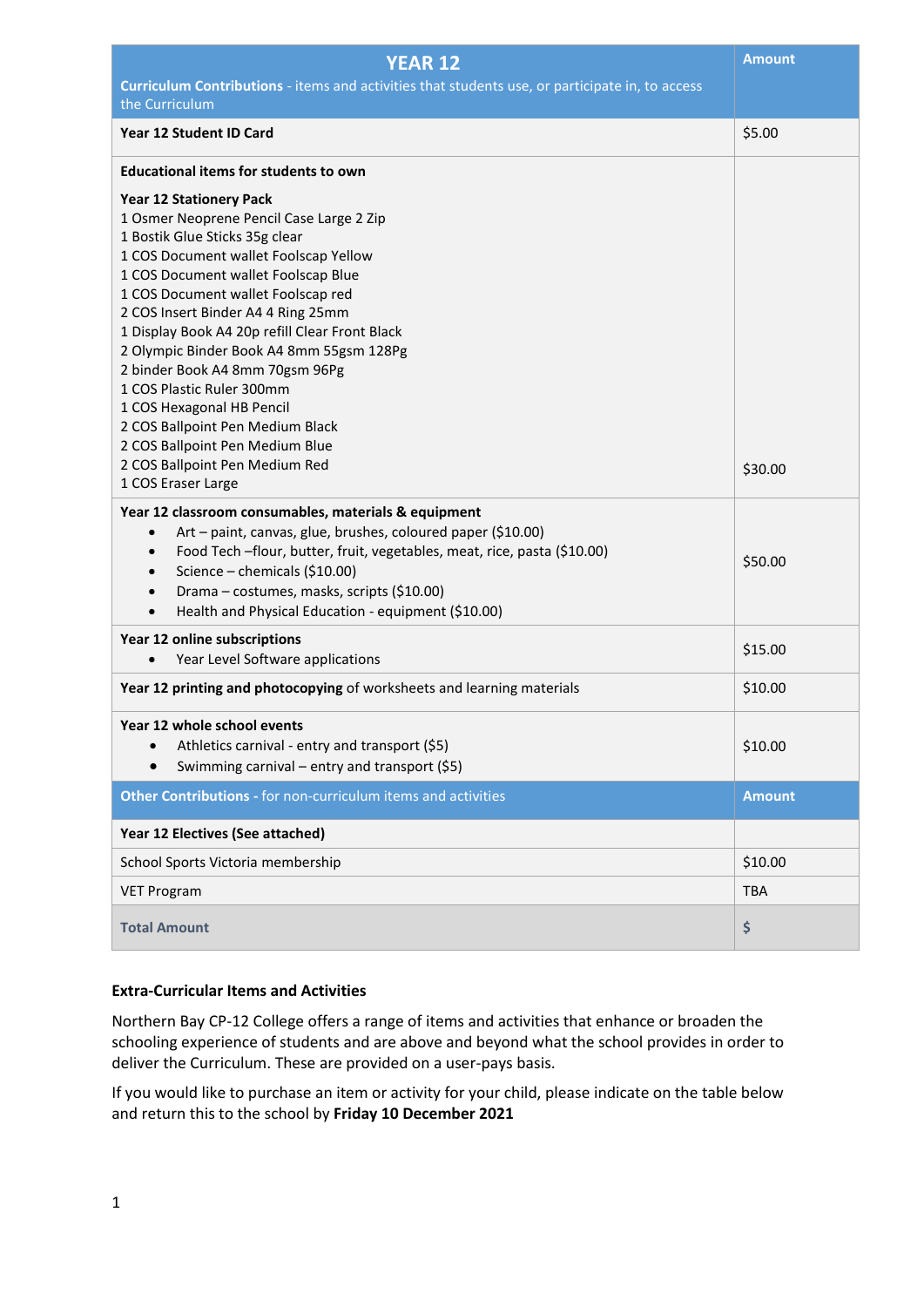| <b>Extra-Curricular Items and Activities</b>                | <b>Amount</b> | <b>Purchase</b> |
|-------------------------------------------------------------|---------------|-----------------|
|                                                             |               | (Please tick)   |
| Year 12 Electives (See attached)                            |               |                 |
| VCAL Program (this amount is for excursions and camps)      | \$225.00      |                 |
| <b>VCE / VCAL - Celebration Day</b>                         | \$50.00       |                 |
| <b>Student Diary – Berry Street</b>                         | \$10.00       |                 |
| Other optional Year 12 camps and excursions to be scheduled | <b>TBA</b>    |                 |
| <b>Total Extra-curricular Items and Activities</b>          |               | \$              |

## **Financial Support for Families**

Northern Bay P-12 College understands that some families may experience financial difficulty and offers a range of support options, including:

- the Camps, Sports and Excursions Fund
- State School Relief
- Smith Family

For a confidential discussion about accessing these services, or if you would like to discuss alternative payment arrangements, contact:

Penny Gibson - Assistant Business Manager Ph: 03 5245 3509 | Email[: Penelope.gibson@education.vic.gov.au](mailto:Penelope.gibson@eduacation.vic.gov.au)

#### **Total**

| <b>Category</b>                              |  |
|----------------------------------------------|--|
| <b>Curriculum Contributions</b>              |  |
| <b>Other Contributions</b>                   |  |
| <b>Extra-Curricular Items and Activities</b> |  |

# **Payment methods**

Northern Bay College offers the following payment methods for both the student voluntary contribution and the extra-curricular items and activities levies.

| Student name: 1988 |                   |                                | 2022 Year level:                                                          |
|--------------------|-------------------|--------------------------------|---------------------------------------------------------------------------|
| <b>Please Tick</b> |                   |                                |                                                                           |
|                    | Payment Amount \$ |                                |                                                                           |
|                    | Cash              | (paid on book sale day)        |                                                                           |
|                    |                   | Direct Deposit (form attached) |                                                                           |
|                    |                   | Centrepay (form attached)      |                                                                           |
|                    |                   |                                |                                                                           |
|                    |                   |                                | Please return completed forms to your Campus Office by Friday 10 December |